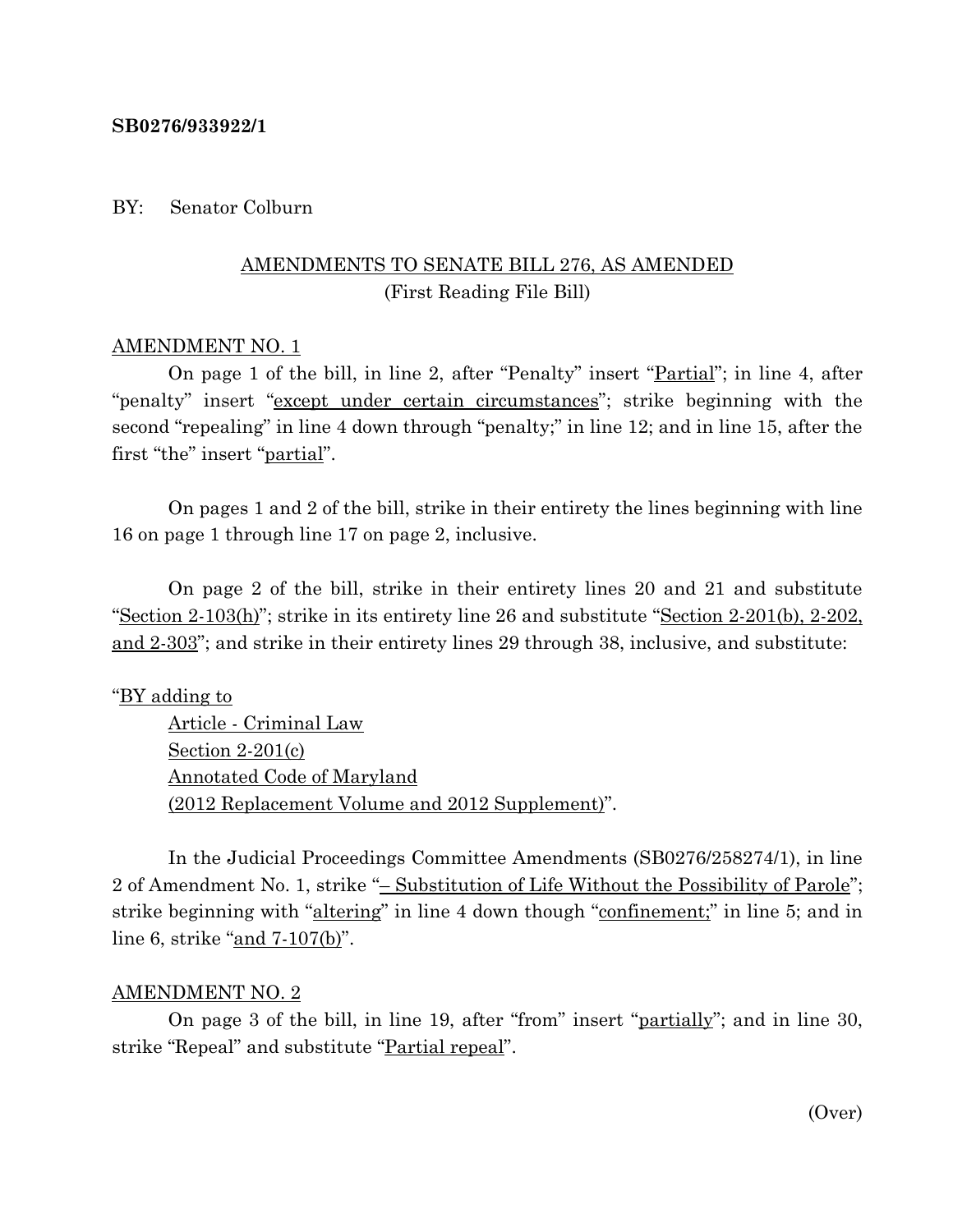# **SB0276/933922/1 COLBURN Amendments to SB 276 Page 2 of 4**

On pages 3 and 4 of the bill, strike in their entirety the lines beginning with line 32 on page 3 through line 2 on page 4, inclusive.

On page 4 of the bill, in line 3, strike "3." and substitute "1."; and in the same line, strike "AND BE IT FURTHER ENACTED" and substitute "BE IT ENACTED BY THE GENERAL ASSEMBLY OF MARYLAND".

On pages 4 through 10 of the bill, strike in their entirety the lines beginning with line 5 on page 4 through line 14 on page 10, inclusive.

In the Judicial Proceedings Committee Amendments, in lines 2 and 3 of Amendment No. 2, strike "**CHANGE A SENTENCE OF DEATH INTO A SENTENCE OF LIFE WITHOUT THE POSSIBILITY OF PAROLE**".

On page 11 of the bill, in line 10, strike "A" and substitute "**SUBJECT TO SUBSECTION (C) OF THIS SECTION, A**"; after line 18, insert:

# "**(C) A PERSON WHO COMMITS A MURDER IN THE FIRST DEGREE WHILE COMMITTING OR ATTEMPTING TO COMMIT ARSON IN THE FIRST DEGREE, CARJACKING OR ARMED CARJACKING, RAPE IN THE FIRST DEGREE, ROBBERY UNDER § 3-402 OR § 3-403 OF THIS ARTICLE, OR SEXUAL OFFENSE IN THE FIRST DEGREE MAY BE SENTENCED TO DEATH IN COMPLIANCE WITH § 2-202 OF THIS SUBTITLE AND SUBTITLE 3 OF THIS TITLE.**";

in line 19, strike the bracket; in line 20, after "degree" insert "**UNDER § 2-201(C) OF THIS SUBTITLE**"; strike beginning with the colon in line 23 down through "(i)" in line 24; in line 24, strike "and"; strike in their entirety lines 25 and 26; and strike beginning with "with" in line 27 down through "title," in line 28.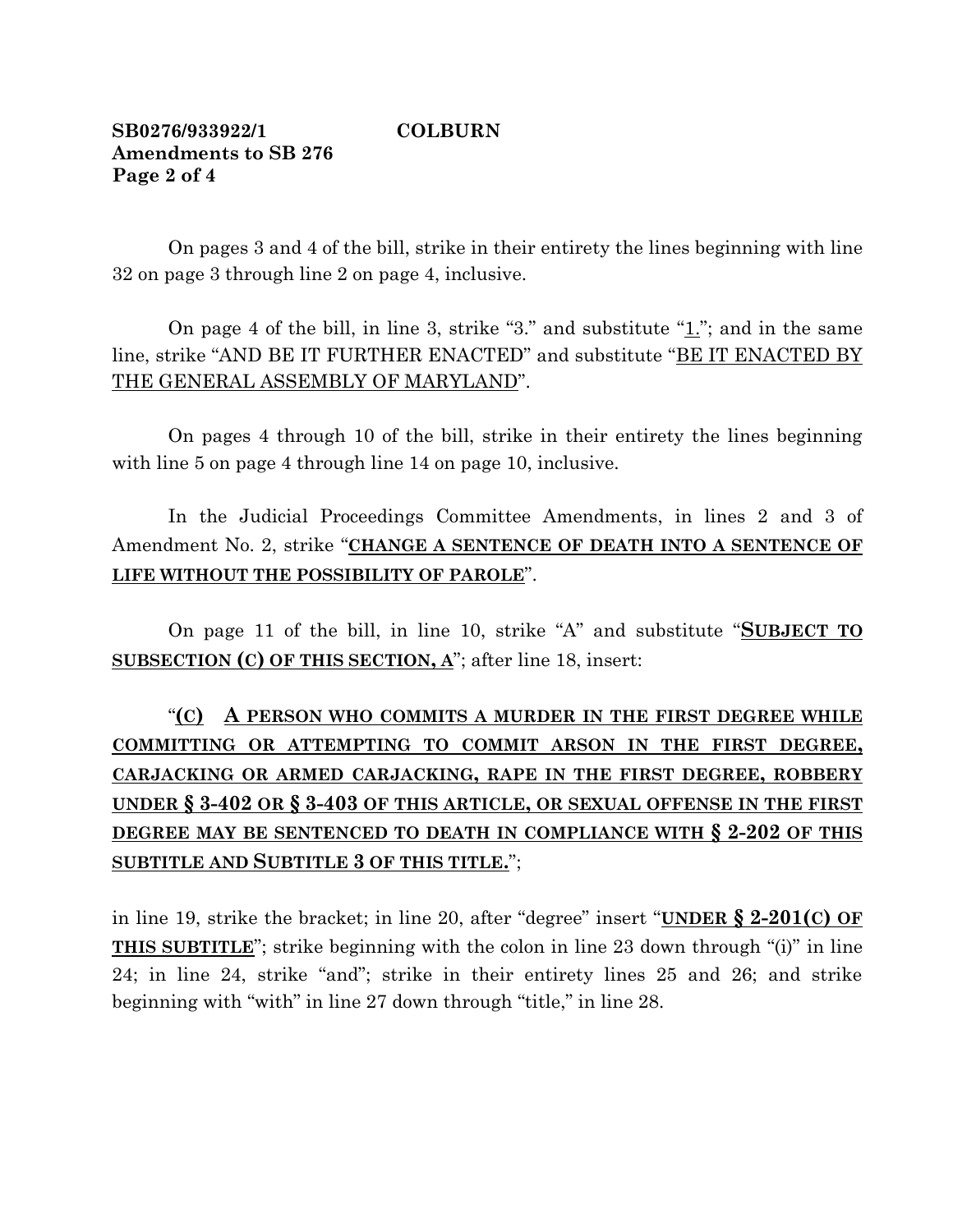# **SB0276/933922/1 COLBURN Amendments to SB 276 Page 3 of 4**

On page 12 of the bill, in line 1, strike "with respect to  $\S 2\text{-}303(g)(1)(i)$  of this title,".

On page 13 of the bill, in lines 4 and 14, in each instance, strike the bracket; and strike in their entirety lines 5 through 13, inclusive.

On page 15 of the bill, strike in their entirety lines 10 through 13, inclusive; and in lines 14, 17, and 19, strike "(iii)", "(iv)", and "(v)", respectively, and substitute "**(II)**", "**(III)**", and "**(IV)**", respectively.

On page 16 of the bill, strike beginning with "any" in line 6 down through "exists" in line 7 and substitute "**A DETERMINATION HAS BEEN MADE**"; in line 7, strike the colon and substitute "**THAT**"; strike in their entirety lines 8 through 29, inclusive; and in line 12, strike "(x)".

On page 17 of the bill, in lines 1, 2, 3, 4, and 5, strike "1.", "2.", "3.", "4.", and "5.", respectively, and substitute " $(I)$ ", " $(I)$ ", " $(I)$ ", " $(I)$ ", and " $(V)$ ", respectively; in line 6, strike "one or more of"; and in line 7, strike "circumstances exist" and substitute "**CIRCUMSTANCE EXISTS**".

On page 18 of the bill, strike beginning with "one" in line 1 down through "circumstances" in line 2 and substitute "**THE CIRCUMSTANCE**"; in lines 30, 31, and 32, in each instance, strike "circumstances" and substitute "**CIRCUMSTANCE**"; and in line 31, strike "outweigh" and substitute "**OUTWEIGHS**".

On page 19 of the bill, in lines 1 and 12, in each instance, strike "outweigh" and substitute "**OUTWEIGHS**"; in lines 3 and 15, in each instance, strike "do" and substitute "**DOES**"; in line 9, strike "each" and substitute "**THE**"; in line 11, strike "any" and substitute "**THE**"; and in lines 11 and 14, in each instance, strike "circumstances" and substitute "**CIRCUMSTANCE**".